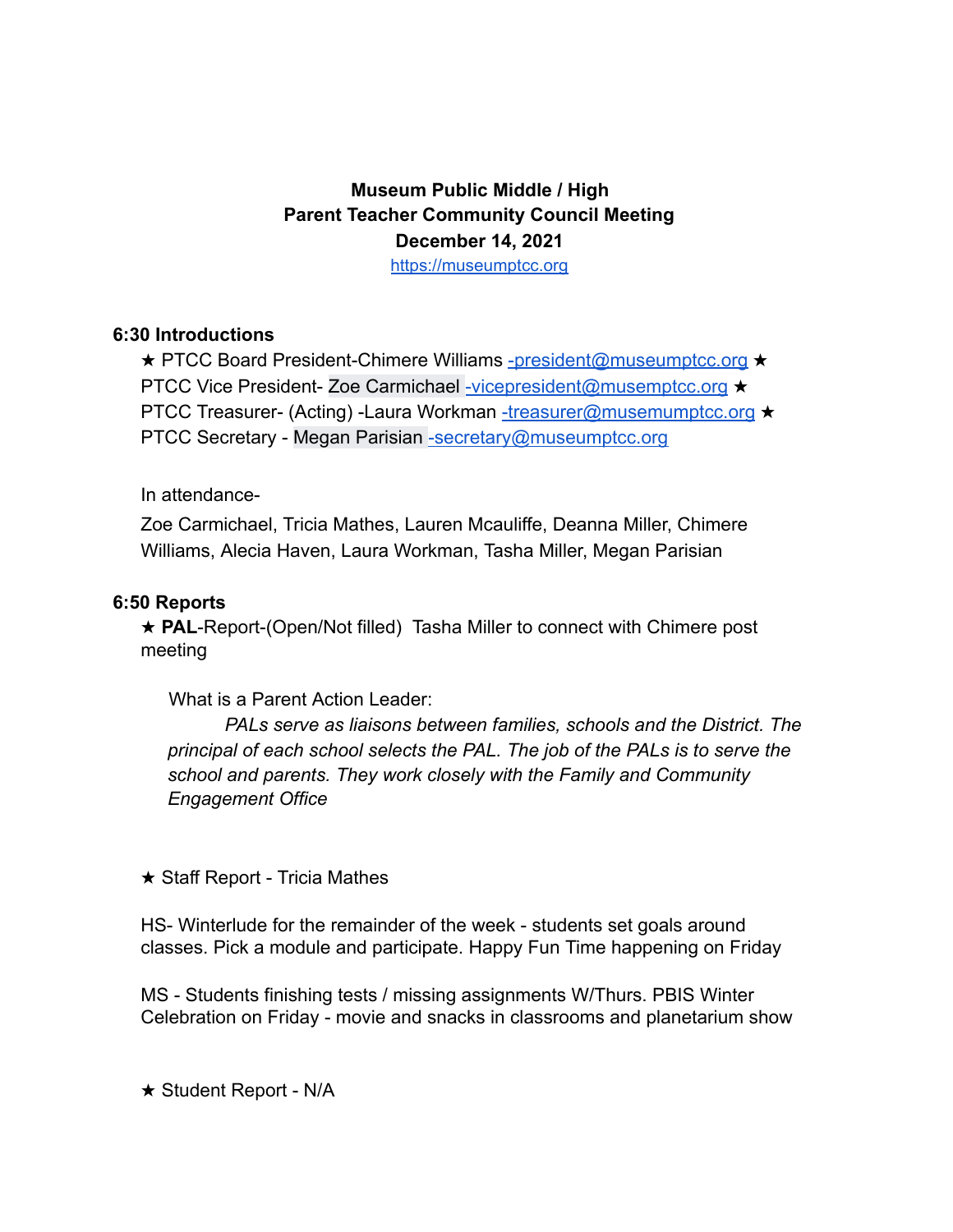★ Senior family Updates-Graduation,Prom -

Senior Graduation location still TBD

**★ Student Trips -**

Learner Journey Fundraiser began and after just a few days has raised \$1,100. This will help to offset the cost to families with student trips. More on Learner Journey's below in fundraising

**★ Attendance -**

Robocalls on missing attendance are in the process of being worked on.

Wednesday / Thursday / Friday all 1/2 days. MS release - 11:20 HS release -11:25

## $\star$  Fundraising-

We talked quite a bit about Learner Journey's - All families with Museum students should have received a  $\frac{1}{2}$  sheet explaining last Monday, an e-mail on Wednesday and a FB post on the PTCC website on Saturday. Since then \$1,100 has been raised. We will be creating a FB event so people are able to share with others and keep updated on where we are at, as well as an e-mail update and Remind text after break as a last reminder to participate before the January 8th end date.

We also talked through what else should be added to future Learner Journey info including photos of students on trips, preferred means of payment and non-profit status added to the e-mail letter.

More consideration will be taken on other fundraising ideas in 2022. Popcorn sales, pop can returnables from the museum, senior parking spot raffle and other fundraising ideas were all brought to the table. Lots of great ideas.

 $\star$  Cafe in the woods